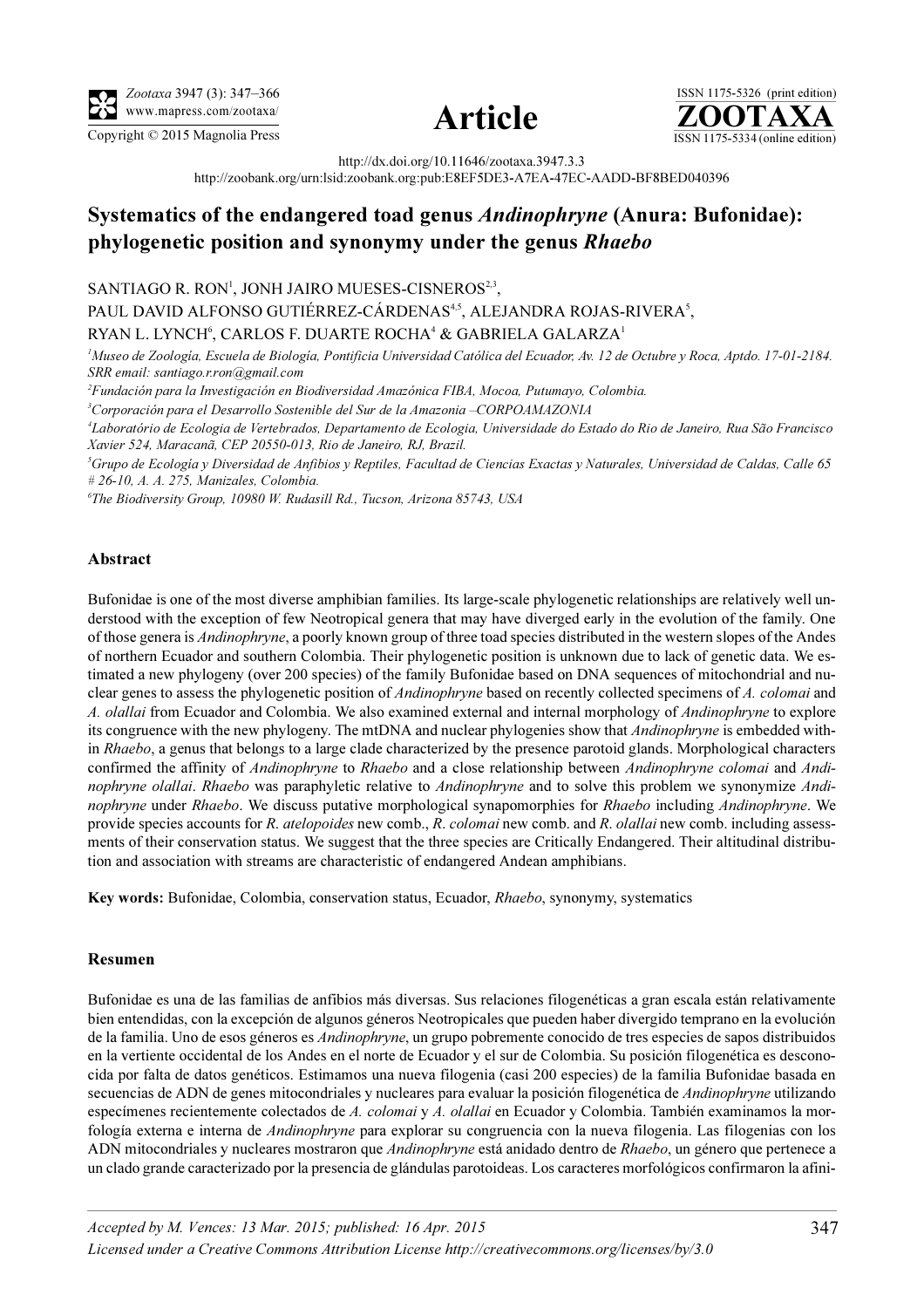diversification patterns within Bufonidae because there is a marked difference in diversification rates between Rhaebo and the other bufonids with parotoid glands.

An additional synapomorphy for *Rhaebo* seem to be the coloration pattern of juveniles. With few exceptions (e.g. R. haematiticus), juveniles of Rhaebo have dorsal coloration consisting of a dark background with contrasting thin clear stripes or dots (Figs. 3–4). This coloration pattern, which disappears in the adults, is absent in other bufonids suggesting that it is derived in Rhaebo (see also Mueses-Cisneros 2008 and Mueses-Cisneros 2009: Fig 3).

# Acknowledgments

We thank to F. Ayala, K. Castillo, B. Cepeda-Quilindo, H. García, J. Arteaga, S. Kohn and D. Velalcázar for their assistance in the field. Field and laboratory work were funded by grants from Secretaría Nacional de Educación Superior, Ciencia, Tecnología e Innovación (SENESCYT, Arca de Noé Initiative) and PUCE-DGA (SRR principal investigator). For access to laboratories and collections we thank J. J. Calderón (PSO-CZ), F. Castro (UV-C), R. Casallas (MLS), B. Cepeda (PSO-CZ), A. Cortés (UV-C), J. D. Lynch (ICN), D. Perico (IAvH), A. Rodríguez (MLS) and M. H. Yánez-Muñoz (DHMECN). Ministerio de Ambiente del Ecuador (005-12- IC-FAU-DNB/MA) and CORPONARIÑO (resolution 909 of 2013) provided collect and research permits. Marcel A. Caminer helped with laboratory work. Juan and Monica Kohn authorized and facilitated fieldwork at Río Manduriacu. Belisario Cepeda-Quilindo provided valuable information on A. colomai. For the use of photographs or specimen information, we thank J. D. Lynch, B. Cepeda-Quilindo, M. Kearney, A. Resetar, B. Clarke and C. McCarthy. Fundación FELCA and M. Flórez-Pai provided permits and logistic help in RNRÑ. Jonh J. Mueses-Cisneros research was partly funded by Conservation International Colombia, Fundación Omacha and Fondo Para la Acción Ambiental (Fellowship program for Iniciativa de Especies Amenazadas EIA, agreements 260 and 19 of 2011). Paul D. Gutiérrez research as funded by IdeaWild, The Rufford Foundation (grant 13572-1), a Ph.D. scholarship from Coordenação de Aperfeiçoamento de Pessoal de Nível Superior (CAPES; process 5725/10-0) and research grants from Conselho Nacional do Desenvolvimento Científico e Tecnológico (CNPq - processes 304791/2010-5 and 472287/2012-5) and from Fundação de Amparo à Pesquisa do Estado do Rio de Janeiro (FAPERJ) through the "Programa Cientistas do Nosso Estado" (process No. E-26/102.765.2012) to C.F.D. Rocha.

## References

- AmphibiaWeb (2015) AmphibiaWeb: information on amphibian biology and conservation, University of California Berkeley. Available from: http://amphibiaweb.org/ (accessed 17 March 2015)
- Bolaños, F., Castro, F., Cortez, C., De la Riva, I., Grant, T., Hedges, B., Heyer, W.R., Ibanez, D.R., La Marca, E., Lavilla, E.O., Silvano, D.L., Lötters, S., Parra-Olea, G., Reichle, S., Reynolds, R.G., Rodríguez, L., Santos-Barrera, G., Scott, N., Ubeda, C., Veloso, A., Wilkinson, M. & Young, B.E. (2008) Amphibians of the Neotropical realm. In: Stuart, S.N., Hoffman, M., Chanson, J.S., Cox, N.A., Berridge, R.J., Ramani, P. & Young, B.E. (Eds.), Threatened Amphibians of the World. IUCN, Conservation International, Barcelona, pp. 33–52.
- Castro, F. & Lynch, J.D. (Eds.) (2004) Andinophryne atelopoides. Available from: http://www.iucnredlist.org (accessed 10 December 2013)
- Coloma, L.A., Frenkel, C., Félix-Noboa, C. & Quiguango-Ubillús, A. (2010a) Ron, S.R., Guayasamin, J.M., Yanez-Muñoz, M.H., Merino-Viteri, A. & Ortiz, D.A. (Ed.), Andinophryne colomai[. AmphibiaWebEcuador, Museo de Zoología,](http://zoologia.puce.edu.ec/vertebrados/anfibios/FichaEspecie.aspx?Id=1139) [Pontificia Universidad Católica del Ecuador. Available from: http://zoologia.puce.edu.ec/vertebrados/anfibios/](http://zoologia.puce.edu.ec/vertebrados/anfibios/FichaEspecie.aspx?Id=1139) [FichaEspecie.aspx?Id=1139 \(accessed 17 March 2015\)](http://zoologia.puce.edu.ec/vertebrados/anfibios/FichaEspecie.aspx?Id=1139)

Coloma, L.A., Ron, S.R., Cisneros-Heredia, D.F., Yánez-Munoz, M., Gutiérrez-Cárdenas, P. & Angulo, A. (2010b) Coloma, L.A., Ron, S.R., Cisneros-Heredia, D.F., Yánez-Munoz, M., Gutiérrez-Cárdenas, P. & Angulo, A. (Eds.), Andinophryne olallai. Available from: http://www.iucnredlist.org (accessed 10 December 2013)

- Cope, E.D. (1862) Catalogues of the reptiles obtained during the explorations of the Parana, Paraguay, Vermejo and Uraguay Rivers, by Capt. Thos. J. Page, U.S.N.; and of those procured by Lieut. N. Michler, U.S. Top. Eng., Commander of the expedition conducting the survey of the Atrato River. Proceedings of the Academy of Natural Sciences of Philadelphia, 14, 346–359.
- Franco-Roselli, P., Betancur, J. & Fernández-Alonso, J. (1997) Diversidad florística en dos bosques subandinos del sur de Colombia. Caldasia, 19, 205–234.
- Frost, D.R. (2014) Amphibian Species of the World: an Online Reference. Version 6.0. (15 April 2014). American Museum of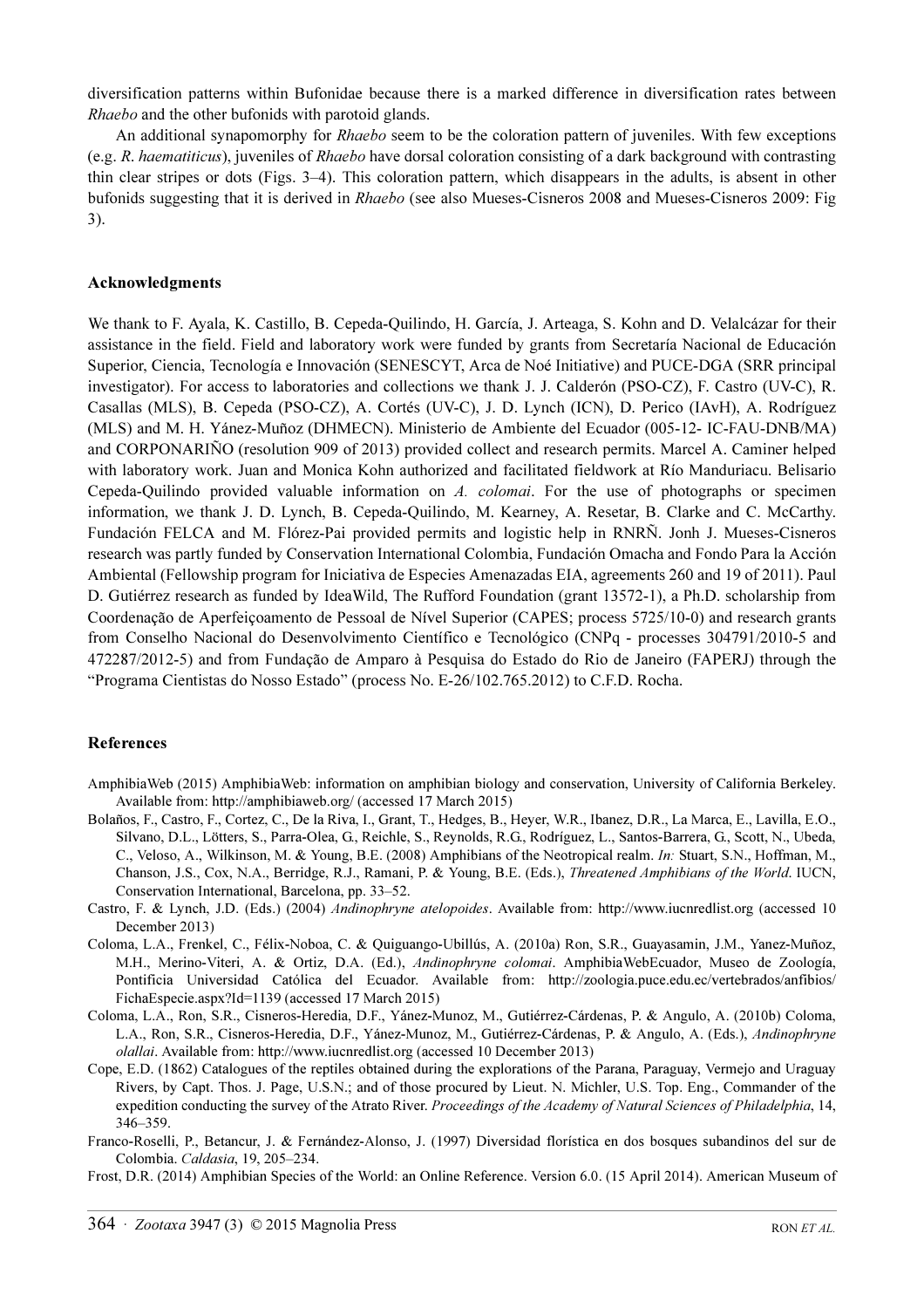Natural History, New York. Available from: http://research.amnh.org/vz/herpetology/amphibia/ (accessed 15 April 2014)

Frost, D.R., Grant, T., Faivovich, J., Bain, R.H., Haas, A., Haddad, C.F.B., De Sa, R.O., Channing, A., Wilkinson, M., Donnellan, S.C., Raxworthy, C.J., Campbell, J.A., Blotto, B.L., Moler, P., Drewes, R.C., Nussbaum, R.A., Lynch, J.D., Green[,](http://dx.doi.org/10.1206/0003-0090(2006)297[0001:TATOL]2.0.CO;2) D.M. & Wheeler, W.C. (2006) The amphibian tree of life. Bulletin of the American Museum of Natural History, 297, 1–370.

[http://dx.doi.org/10.1206/0003-0090\(2006\)297\[0001:TATOL\]2.0.CO;2](http://dx.doi.org/10.1206/0003-0090(2006)297[0001:TATOL]2.0.CO;2)

- Graybeal, A. & Cannatella, D.C. (1995) A new taxon of bufonidae from Peru, with descriptions of two new species and a review of the phylogenetic status of supraspecific bufonid taxa. *Herpetologica*, 51, 105–131.
- Holdridge, L.R. (1987) Ecología basada en zonas de vida. Instituto Interamericano de Cooperación para la Agricultura, San José, Costa Rica, 216 pp.
- Hoogmoed, M.S. (1985) A new genus of toads (Amphibia: Anura: Bufonidae) from the Pacific slopes of the Andes in northern Ecuador and southern Colombia, with the description of two new species. Zoologische Mededelingen, 59, 251–274.
- Hoogmoed, M.S. (1989) On the identity of some toads of the genus *Bufo* from Ecuador, with additional remarks on Andinophryne colomai Hoogmoed, 1985 (Amphibia: Anura: Bufonidae). Zoologische Verhandelingen (Leiden), 250, 1– 32.
- IUCN (2001) Red list categories: version 3.1. UICN Species Survival Comission, Gland.
- IUCN (2013) Red List of Threatened Species. Version 2013.2. http://www.iucnredlist.org. In: Red List of Threatened Species. Version 2013.2. Available from: http://www.iucnredlist.org (accessed 02 December 2011)
- La Marca, E., Lips, K.R., Lötters, S., Puschendorf, R., Ibanez, R., Rueda-Almonacid, J.V., Schulte, R., Marty, C., Castro, F., Manzanilla-Puppo, J., García-Perez, J.E., Bolaños, F., Chaves, G., Pounds, J.A., Toral, E. & Young, B.E. (2005) Catastrophic population declines and extinctions in neotropical harlequin frogs (Bufonidae: Atelopus). Biotropica, 37, 190–201.

<http://dx.doi.org/10.1111/j.1744-7429.2005.00026.x>

- Lanfear, R., Calcott, B., Ho, S.Y.W. & Guindon, S. (2012) PartitionFinder: combined selection of partitioning schemes and substitution models for phylogenetic analyses. Molecular Biology and Evolution, 29, 1695–1701. <http://dx.doi.org/10.1093/molbev/mss020>
- Lips, K.R., Diffendorfer, J., Mendelson, J.R. & Sears, M.W. (2008) Riding the wave: reconciling the roles of disease and climate change in amphibian declines. PLoS Biology, 6, e72. <http://dx.doi.org/10.1371/journal.pbio.0060072>
- Lips, K.R., Reeve, J.D. & Witters, L.R. (2003) Ecological traits predicting amphibian population declines in Central America. Conservation Biology[, 17, 1078–1088.](http://dx.doi.org/10.1046/j.1523-1739.)

http://dx.doi.org/10.1046/j.1523-1739.2003.01623.x

- Lynch, J.D. & Ruíz-Carranza, P.M. (1981) A new species of toad (Anura: Bufonidae) from the Cordillera Occidental in southern Colombia. Lozania (Acta Zoologica Colombiana), 33, 1–7.
- Lynch, R.L., Kohn, S., Ayala-Varela, F., Hamilton, P.S. & Ron, S.R. (2014) Rediscovery of Andinophryne olallai Hoogmoed, 1985 (Anura: Bufonidae), an enigmatic and endangered Andean toad. Amphibian & Reptile Conservation, 8 (Special Section),  $1-7$ .
- Ministerio de Ambiente del Ecuador. (2013) Sistema de Clasificación de los Ecosistemas del Ecuador Continental. Subsecretaría de Patrimonio Natural, Quito, Ecuador.
- Mueses-Cisneros, J.J. (2008) Análisis sistemático de los sapos del género Rhaebo (Amphibia: Anura: Bufonidae). Unpublished Masters Thesis. Universidad Nacional de Colombia. [unknown pagination]
- Mueses-Cisneros, J.J. (2009) Rhaebo haematiticus (Cope 1862): un complejo de especies. Con redescripción de Rhaebo hypomelas (Boulenger 1913) y descripción de una nueva especie. Herpetotropicos, 5, 29–47.
- Mueses-Cisneros, J.J., Cisneros-Heredia, D.F. & McDiarmid, R.W. (2012) A new Amazonian species of Rhaebo (Anura: Bufonidae) with comments on Rhaebo glaberrimus (Günther, 1869) and Rhaebo guttatus (Schneider, 1799). Zootaxa, 3447, 22–40.
- Murillo-Pacheco, J., Cepeda-Quilindo, B. & Flores-Pai, C. (2005) Andinophryne olallai (Tandayapa Andes toad). Geographic distribution. Herpetological Review, 36, 331.
- Pauly, G.B., Hillis, D.M. & Cannatella, D.C. (2004) The history of a nearctic colonization: molecular phylogenetics and biogeography of the Nearctic toads (Bufo). Evolution, 58, 2517–2535. <http://dx.doi.org/10.1554/04-208>
- Pounds, J.A., Bustamante, M.R., Coloma, L.A., Consuegra, J.A., Fogden, M.P., Foster, P.N., La Marca, E., Masters, K.L., Merino-Viteri, A., Puschendorf, R., Ron, S.R., Sanchez-Azofeifa, G.A., Still, C.J. & Young, B.E. (2006) Widespread amphibian extinctions from epidemic disease driven by global warming. Nature, 439, 161–167. <http://dx.doi.org/10.1038/nature04246>
- Pramuk, J.B. (2006) Phylogeny of South American Bufo (Anura: Bufonidae) inferred from combined evidence. Zoological Journal of the Linnean Society, 146, 407–452.
- [h](http://dx.doi.org/10.1111/j.1096-3642.2006.00212.x)ttp://dx.doi.org/10.1111/j.1096-3642.2006.00212.x
- Pramuk, J.B., Robertson, T., Sites, J.W. & Noonan, B.P. (2007) Around the world in 10 million years: biogeography of the nearly cosmopolitan true toads (Anura: Bufonidae). Global Ecology and Biogeography, 17, 72–83. <http://dx.doi.org/10.1111/j.1466-8238.2007.00348.x>